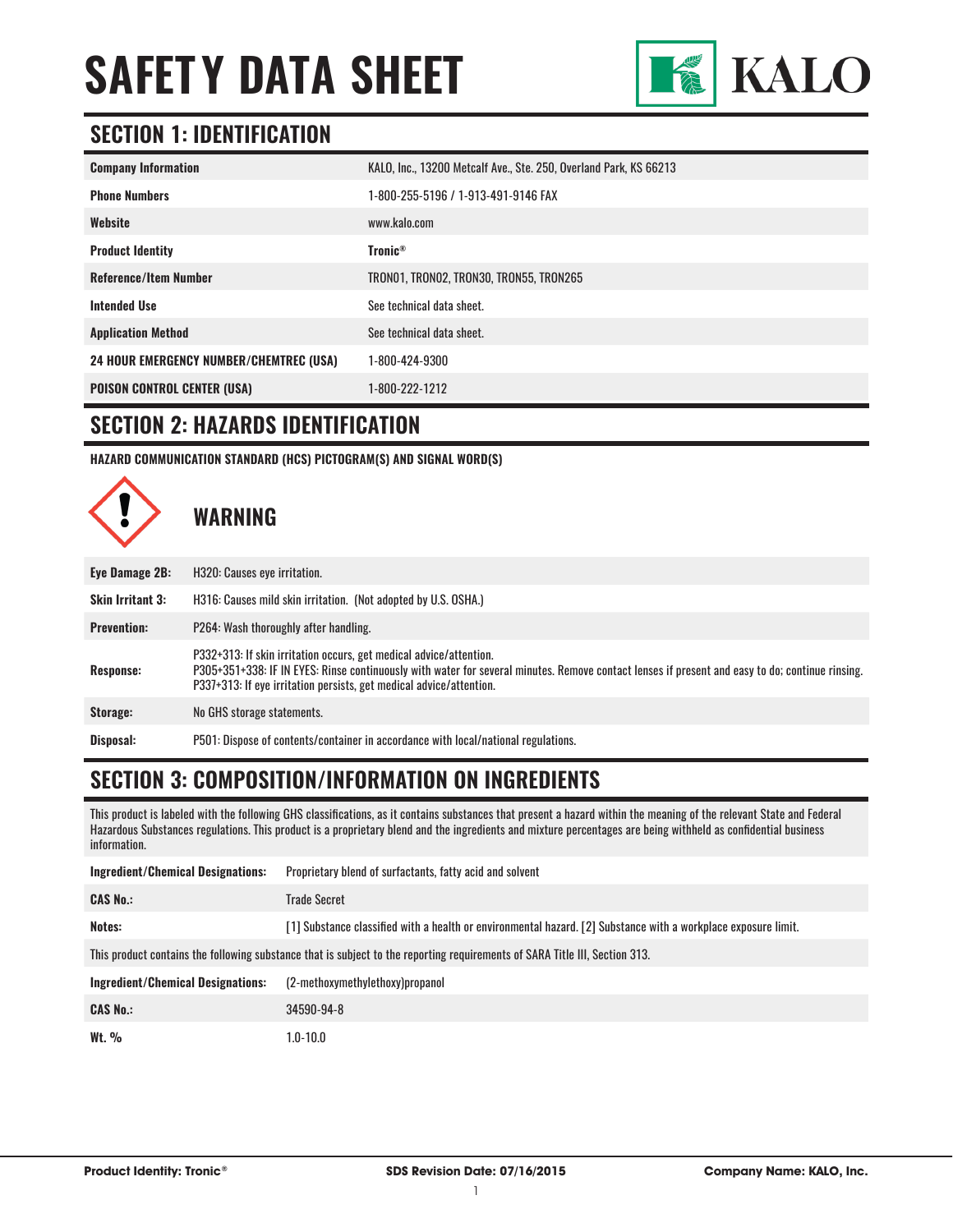

#### **SECTION 4: FIRST AID MEASURES**

#### **[DESCRIPTIONS]**

| General:    | In all cases of doubt, or when symptoms persist, seek medical attention. Never give anything by mouth to an unconscious person.                                                                                                         |
|-------------|-----------------------------------------------------------------------------------------------------------------------------------------------------------------------------------------------------------------------------------------|
| Inhalation: | Remove to fresh air. Keep patient warm and at rest. If breathing is irregular or stopped, give artificial respiration. If unconscious, place in the recovery<br>position and obtain immediate medical attention. Give nothing by mouth. |
| Eyes:       | Irrigate copiously with clean fresh water for at least 10 minutes, holding the eyelids apart and seek medical attention.                                                                                                                |
| Skin:       | Remove contaminated clothing. Wash skin thoroughly with soap and water or use a recognized skin cleanser. Do NOT use solvents or thinners.                                                                                              |
| Ingestion:  | If accidentally swallowed, obtain immediate medical attention. Keep at rest, Do NOT induce vomiting.                                                                                                                                    |
|             | <b>IMOST IMPORTANT SYMPTOMS AND EFFECTS. BOTH ACUTE AND DELAYED1</b>                                                                                                                                                                    |
| Overview:   | No adverse symptoms or effects anticipated under normal handling conditions. See Section 2 for further details.                                                                                                                         |
| Eyes:       | <b>Causes eye irritation.</b>                                                                                                                                                                                                           |
| Skin:       | Causes mild skin irritation. (Not adopted by U.S. OSHA.)                                                                                                                                                                                |

#### **SECTION 5: FIREFIGHTING MEASURES**

| <b>Extinguishing Media:</b>     | Recommended extinguishing media: alcohol resistant foam, CO <sup>2</sup> , powder, water spray. Do not use water jet.                                                                                                                                                                                                                                  |
|---------------------------------|--------------------------------------------------------------------------------------------------------------------------------------------------------------------------------------------------------------------------------------------------------------------------------------------------------------------------------------------------------|
| <b>Special Hazards:</b>         | Combustion may yield smoke, carbon monoxide, and other products of incomplete combustion. Oxides of sulfur, nitrogen or phosphorus<br>may also be formed.                                                                                                                                                                                              |
| <b>Advice For Firefighters:</b> | Evacuate area. Prevent contamination from run-off of adjacent areas, streams, drinking water and sewers. Do not flush down sewers or<br>other drainage systems. Exposed firefighters must wear standard protective equipment and in enclosed areas self-contained breathing<br>apparatus. Use water-spray to cool fire-exposed surfaces and personnel. |

#### **SECTION 6: ACCIDENTAL RELEASE MEASURES**

| <b>Precautions/Procedures:</b>                                         | Keep all sources of ignition away from spill/release. In case of a major spill or spillage in a confined space evacuate the area and<br>check vapor levels.                                                                                                                                                                                                                                                                                                                                                                                                                                                                                                               |
|------------------------------------------------------------------------|---------------------------------------------------------------------------------------------------------------------------------------------------------------------------------------------------------------------------------------------------------------------------------------------------------------------------------------------------------------------------------------------------------------------------------------------------------------------------------------------------------------------------------------------------------------------------------------------------------------------------------------------------------------------------|
| <b>Environmental Precautions:</b>                                      | Do not allow spills to enter drains or water courses.                                                                                                                                                                                                                                                                                                                                                                                                                                                                                                                                                                                                                     |
| <b>Methods and Material For</b><br><b>Containment and Cleaning Up:</b> | Ventilate the area and avoid breathing vapors. Take the personal protective measures listed in Section 8. Contain and absorb spillage<br>with non-combustible materials (e.g. sand/earth/vermiculite). Place in closed containers outside buildings and dispose of according<br>to the Waste Regulations (see Section 13). Clean, preferably with a detergent. Do not use solvents. Do not allow spills to enter drains<br>or water courses. If drains, sewers, streams or lakes are contaminated, inform the local water company immediately. In the case of<br>contamination of rivers, streams, or lakes, the Environmental Protection Agency should also be informed. |

#### **SECTION 7: HANDLING AND STORAGE**

| <b>Precautions For Safe Handling:</b> | Do not get in eyes, on skin, or on clothing. Do not breathe vapors or mists. Keep container closed. Use only with adequate<br>ventilation. Use good personal hygiene practices. Wash hands before eating, drinking, smoking. Remove contaminated clothing<br>and wash before reuse. Destrov contaminated belts and shoes and other items that cannot be decontaminated.<br>See Section 2 for further details. |
|---------------------------------------|---------------------------------------------------------------------------------------------------------------------------------------------------------------------------------------------------------------------------------------------------------------------------------------------------------------------------------------------------------------------------------------------------------------|
| <b>Conditions For Safe Storage:</b>   | Store in tightly closed containers in dry, well-ventilated area, away from excessive heat and incompatibles.<br>See Section 2 for further details.                                                                                                                                                                                                                                                            |
| <b>Incompatible Materials:</b>        | Oxidizing agents, strong acids, strong bases.                                                                                                                                                                                                                                                                                                                                                                 |
| <b>Specific End Use(s):</b>           | See technical data sheet.                                                                                                                                                                                                                                                                                                                                                                                     |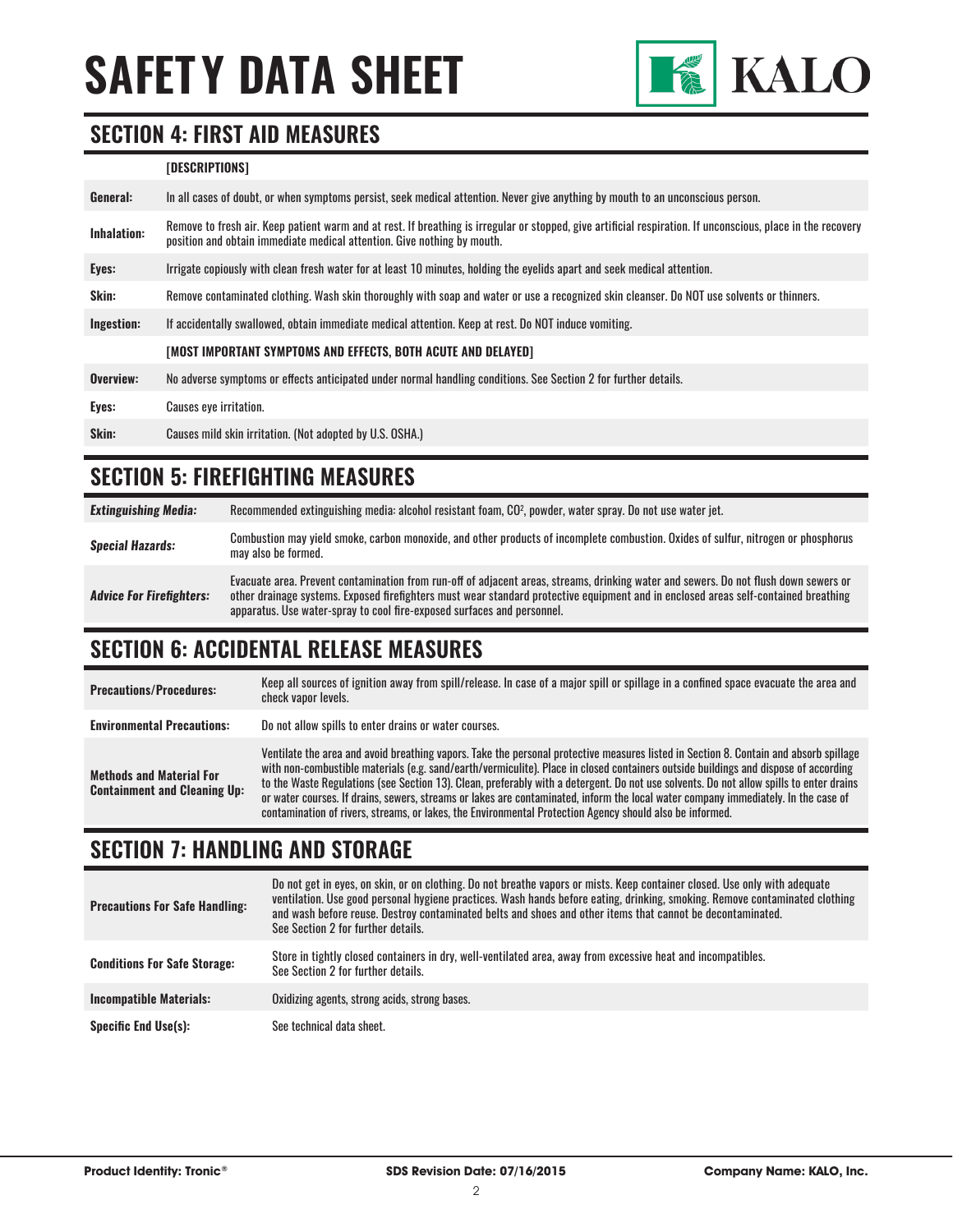

#### **SECTION 8: EXPOSURE CONTROLS/PERSONAL PROTECTION**

| <b>Exposure Data:</b>        | This product contains the following ingredient (at greater than 0.1%) with established limits for exposure under OSHA, ACGIH and/or<br>NIOSH. |                                                                                                                                                      |                                                                                                                                                                                                                                                                               |                                      |                                                                           |
|------------------------------|-----------------------------------------------------------------------------------------------------------------------------------------------|------------------------------------------------------------------------------------------------------------------------------------------------------|-------------------------------------------------------------------------------------------------------------------------------------------------------------------------------------------------------------------------------------------------------------------------------|--------------------------------------|---------------------------------------------------------------------------|
| <b>CAS No.</b>               | Ingestion                                                                                                                                     |                                                                                                                                                      | <b>OSHA Value</b>                                                                                                                                                                                                                                                             | <b>ACGIH Value</b>                   | <b>NIOSH Value</b>                                                        |
| 0034590-94-8                 |                                                                                                                                               | (2-methoxymethylethoxy)propanol                                                                                                                      | $TWA: 100 ppm (600 mg/m3)$ [skin]                                                                                                                                                                                                                                             | TWA: 100 ppm<br>STEL: 150 ppm [skin] | TWA: 100 ppm $(600 \text{ mg/m}^3)$<br>$STEL: 150 ppm (900 mg/m3)$ [skin] |
| <b>Carcinogen Data:</b>      |                                                                                                                                               | This product contains no ingredients (at greater than 0.1%) that are suspected of being or known to be a carcinogen under OSHA, NTP,<br>and/or IARC. |                                                                                                                                                                                                                                                                               |                                      |                                                                           |
|                              |                                                                                                                                               | <b>[EXPOSURE CONTROLS]</b>                                                                                                                           |                                                                                                                                                                                                                                                                               |                                      |                                                                           |
| <b>Respiratory:</b>          |                                                                                                                                               | If workers are exposed to concentrations above the exposure limit, they must use the appropriate certified respirators.                              |                                                                                                                                                                                                                                                                               |                                      |                                                                           |
| Eyes:                        |                                                                                                                                               | Wear safety eyewear (e.g. safety spectacles/goggles/visors) to protect against the splash of liquids.                                                |                                                                                                                                                                                                                                                                               |                                      |                                                                           |
| Skin:                        |                                                                                                                                               | Overalls, which cover the body, arms, and legs, should be worn. Skin should not be exposed. All parts of the body should be washed after<br>contact. |                                                                                                                                                                                                                                                                               |                                      |                                                                           |
| <b>Engineering Controls:</b> |                                                                                                                                               | limits, suitable respiratory protection must be worn.                                                                                                | Provide adequate ventilation. Where reasonably practicable, this should be achieved by the use of local exhaust ventilation and good<br>general extraction. If these are not sufficient to maintain concentrations of particulates, and any vapor below occupational exposure |                                      |                                                                           |
| <b>Other Work Practices:</b> |                                                                                                                                               | See technical data sheet. See Section 2 for further details.                                                                                         |                                                                                                                                                                                                                                                                               |                                      |                                                                           |

# **SECTION 9: PHYSICAL AND CHEMICAL PROPERTIES**

| Appearance:                                       | <b>Clear Liquid</b>                                  |
|---------------------------------------------------|------------------------------------------------------|
| Odor:                                             | Fatty                                                |
| <b>Odor Threshold:</b>                            | <b>Not Measured</b>                                  |
| pH:                                               | 4-6 (1% aqueous solution)                            |
| <b>Specific Gravity:</b>                          | 0.98-1.01 @ 20°C                                     |
| <b>Flashpoint:</b>                                | >93ºC / >200ºF SETA Flash Closed Cup                 |
| <b>Solubility in Water:</b>                       | <b>Dispersible</b>                                   |
| Viscosity (cSt):                                  | <b>Not Measured</b>                                  |
| $VOC\%$ :                                         | <b>Not Measured</b>                                  |
| <b>Vapor Pressure (Pa):</b>                       | <b>Not Measured</b>                                  |
| <b>Vapor Density:</b>                             | <b>Not Measured</b>                                  |
| <b>Melting/Freezing Points:</b>                   | <b>Not Measured</b>                                  |
| <b>Initial Boiling Point/Range:</b>               | No Established Limit (C) / Not Established Limit (F) |
| <b>Flammability (Solid, Gas):</b>                 | Not Applicable                                       |
| <b>Upper Flammability/Explosive Limits:</b>       | <b>Not Measured</b>                                  |
| Lower Flammability/Explosive Limits:              | <b>Not Measured</b>                                  |
| <b>Decomposition Temperature:</b>                 | <b>Not Measured</b>                                  |
| <b>Auto-Ignition Temperature:</b>                 | <b>Not Measured</b>                                  |
| Partition Co-Efficient n-octanol/water (Log Kow): | <b>Not Measured</b>                                  |
| <b>Evaporation Rate (Ether=1):</b>                | <b>Not Measured</b>                                  |
| <b>DMSO Extract by IP346:</b>                     | Less than 3.0 wt % (mineral oil component only)      |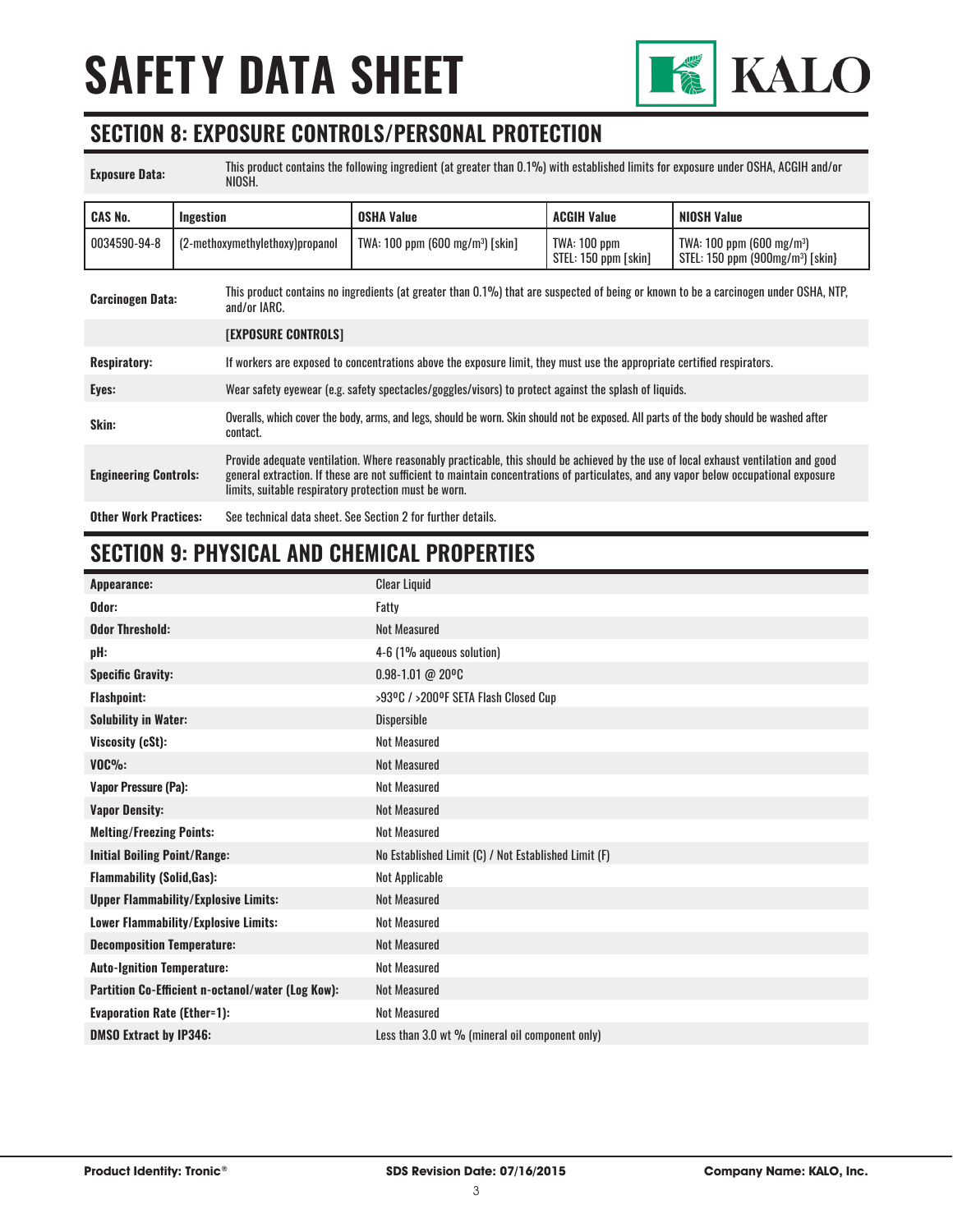

# **SECTION 10: STABILITY AND REACTIVITY**

| <b>Reactivity:</b>                       | Not chemically reactive.                                                                                |
|------------------------------------------|---------------------------------------------------------------------------------------------------------|
| <b>Chemical Stability:</b>               | Stable under normal ambient and anticipated conditions of use.                                          |
| <b>Hazardous Reactions:</b>              | Hazardous reactions not anticipated.                                                                    |
| <b>Conditions To Avoid:</b>              | Extended exposure to high temperatures can cause decomposition. Avoid all possible sources of ignition. |
| <b>Incompatible Materials:</b>           | Oxidizing agents, strong acids, strong bases.                                                           |
| <b>Hazardous Decomposition Products:</b> | Not anticipated under normal conditions of use.                                                         |

### **SECTION 11: TOXICOLOGICAL INFORMATION**

#### **ACUTE TOXICITY ESTIMATE**

| Ingredients:                                                      | Blend of surfactants, fatty acid and solvent            |                          |
|-------------------------------------------------------------------|---------------------------------------------------------|--------------------------|
| Oral LD50mg/kg:                                                   | >5,000.00/Category: NA                                  |                          |
| Skin LD50mg/kg:                                                   | >5,000.00/Category: NA                                  |                          |
| Inhalation Vapor/Dust/Mist LC50mg/L/4hr:                          | No Data Available                                       |                          |
| <b>ITEM</b>                                                       | <b>HAZARD</b>                                           | <b>CATEGORY</b>          |
| <b>Acute Toxicity (mouth):</b>                                    | Not Applicable                                          | $\overline{\phantom{a}}$ |
| <b>Acute Toxicity (skin):</b>                                     | Not Applicable                                          | $\overline{\phantom{m}}$ |
| <b>Acute Toxicity (inhalation):</b>                               | Not Applicable                                          | $\overline{\phantom{a}}$ |
| <b>Skin Corrosion/Irritation:</b>                                 | Causes mild skin irritation. (Not adopted by U.S. OSHA) | 3                        |
| <b>Eye Damage/Irritation:</b>                                     | <b>Causes eye irritation</b>                            | 2B                       |
|                                                                   |                                                         |                          |
| <b>Sensitization (respiratory):</b>                               | Not Applicable                                          | $\overline{\phantom{a}}$ |
| <b>Sensitization (skin):</b>                                      | Not Applicable                                          | $\overline{\phantom{a}}$ |
| <b>Germ Toxicity:</b>                                             | Not Applicable                                          | $\overline{\phantom{m}}$ |
| <b>Carcinogenicity:</b>                                           | Not Applicable                                          | $\overline{\phantom{a}}$ |
| <b>Reproductive Toxicity:</b>                                     | Not Applicable                                          | $\overline{\phantom{a}}$ |
| <b>Specific Target Organ Systemic Toxicity-Single Exposure:</b>   | Not Applicable                                          | $\overline{\phantom{a}}$ |
| <b>Specific Target Organ Systemic Toxicity-Repeated Exposure:</b> | Not Applicable                                          |                          |

## **SECTION 12: ECOLOGICAL INFORMATION**

| <b>Aquatic Toxicity:</b>               | This product is not expected to be harmful to the aquatic environment. However, ecotoxicity studies have not been conducted<br>on this preparation. |
|----------------------------------------|-----------------------------------------------------------------------------------------------------------------------------------------------------|
| <b>Persistence and Degradability:</b>  | There is no data available on the preparation itself.                                                                                               |
| <b>Bioaccumulative Potential:</b>      | Not measured.                                                                                                                                       |
| <b>Mobility In Soil:</b>               | No data available.                                                                                                                                  |
| <b>Results of PBT and vPvB Assess:</b> | This product contains no PBT/vPvB chemicals.                                                                                                        |
| <b>Other Adverse Effects:</b>          | No data available.                                                                                                                                  |